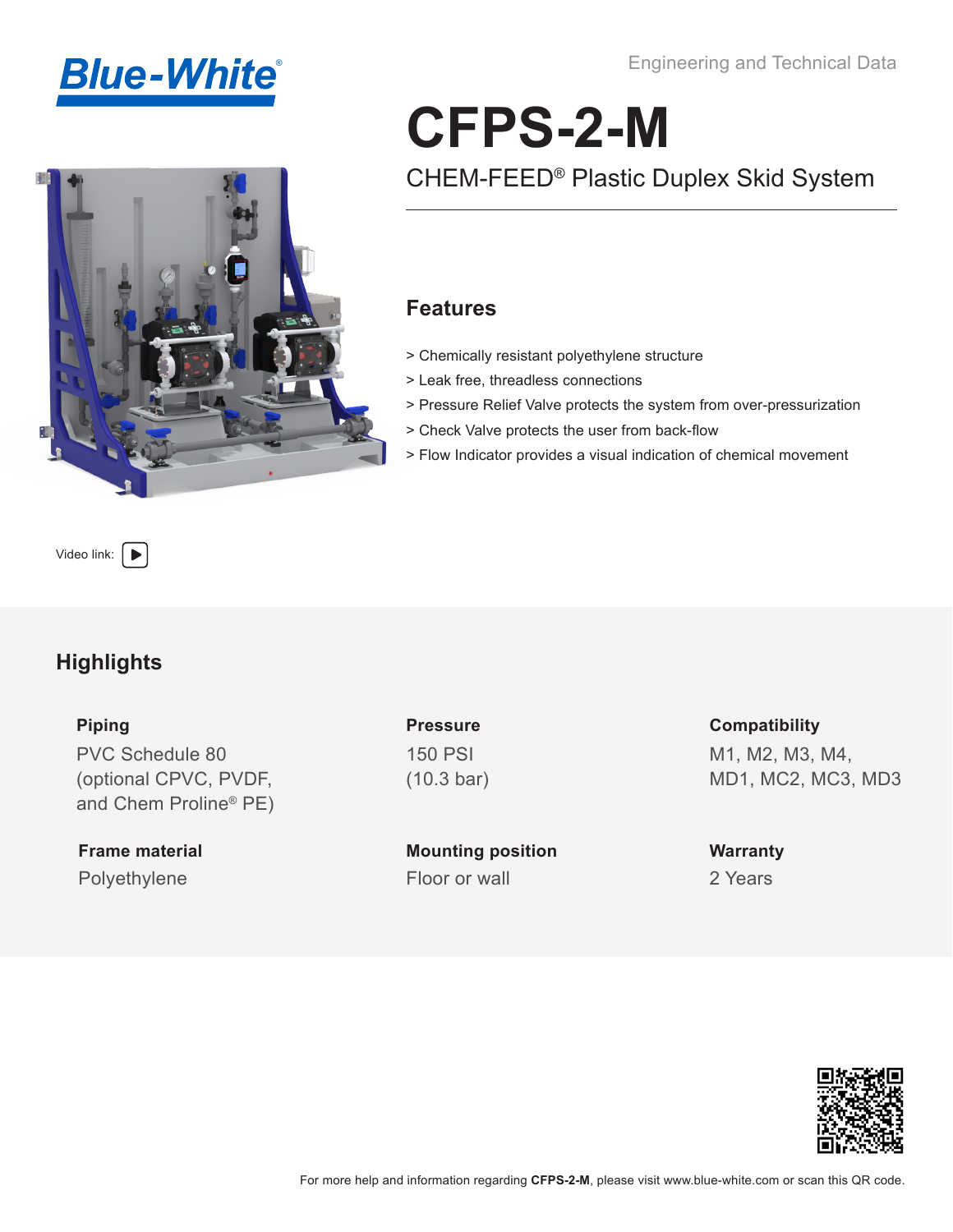# **Engineering Specifications**

| Skid                                   | Chemically resistant polyethylene structure                                                                                                                                                                                                                   |
|----------------------------------------|---------------------------------------------------------------------------------------------------------------------------------------------------------------------------------------------------------------------------------------------------------------|
|                                        | FLEXFLO® M1, M2, M3 or M4 peristaltic pumps                                                                                                                                                                                                                   |
| Pump (sold separately)                 | CHEM-FEED® MD1, MC2, MC3 or MD3 diaphragm pumps                                                                                                                                                                                                               |
| <b>Piping</b>                          | 1" Inlet & 1/2" outlet PVC schedule 80<br>(optional CPVC, PVDF, Chem Proline®)                                                                                                                                                                                |
| <b>Seals</b>                           | FKM seals (optional EPDM)                                                                                                                                                                                                                                     |
| Tubing (T)                             | Reinforced braided PVC, 200 psi max, meets NSF std. 51.<br>The pump inlet and outlet flexible tubing connections are terminated to<br>half unions and secured to the barbed fitting with stainless steel<br>clamps. (Optional: 1/2" PTFE, 1/4" PE, 1/4" PTFE) |
| <b>Tubing Clamps</b>                   | 300 series SS band, 400 series SS screw                                                                                                                                                                                                                       |
| Unions (U)                             | PVC body, schedule 80 (optional CPVC, PVDF)                                                                                                                                                                                                                   |
| <b>Ball Valves (V)</b>                 | True unions, PVC body, PTFE shaft bearings and seats<br>(optional CPVC, PVDF)                                                                                                                                                                                 |
| <b>Pressure Relief Valve (PRV)</b>     | PVC body, PTFE primary diaphragm seal. Non-wetted components:<br>EPDM secondary seal, zinc plated steel spring, stainless steel external<br>hardware, HDPE pressure adjustment screw. Infinite adjustment from<br>10-150 psi. (optional CPVC, PVDF)           |
| <b>Calibration Cylinder (CC)</b>       | PVC body, PVC end caps, 1/2" PVC pipe outlet vent<br>Available volumes: 1.6 GPH (100ml), 4 GPH (250ml), 8 GPH (500ml),<br>16 GPH (1000ml), 32 GPH (2000ml), and 64 GPH (4000mL)                                                                               |
| <b>Pulsation Dampener (PD)</b>         | CPVC body, 10 cubic inch volume (optional PVDF)                                                                                                                                                                                                               |
| Gauge W/Guard (G)                      | Gauge: liquid filled stainless steel with blowout plug, bottom mount, 1/4"<br>NPT theads. Available pressure ranges: 0-30 psi, 0-100, psi, 0-200 psi.<br>Guard: PVC body, temperature compensated oil filled. (optional CPVC,<br>PVDF)                        |
| <b>Check Valve (CV)</b>                | PVC body. Cracking pressure: 1.0-1.5 psi<br>Maximum working pressure: inlet = 150 psi, back = 100 psi<br>(optional CPVC, PVDF)                                                                                                                                |
| Flow Indicator (F)                     | Machined cast acrylic, PVC connections, ceramic ball, PVDF ball stop,<br>PVC half unions.                                                                                                                                                                     |
| Y Strainer (S)                         | PVC body, 1/32" Mesh (optional CPVC, PVDF)                                                                                                                                                                                                                    |
| <b>Pressure Switch (PSH)</b>           | 316 Stainless Steel                                                                                                                                                                                                                                           |
| <b>Back-Pressure Valve (BPV)</b>       | PVC body, 0-150 PSI Range (optional CPVC, PVDF)                                                                                                                                                                                                               |
| <b>Universal Mounting Blocks</b>       | <b>PA 12</b>                                                                                                                                                                                                                                                  |
| <b>Pump Extended Mounting Brackets</b> | 316 Stainless Steel                                                                                                                                                                                                                                           |
| <b>Skid Mounting Foot Pads</b>         | 316 Stainless Steel                                                                                                                                                                                                                                           |
| <b>Mounting Hardware</b>               | 304 Stainless Steel - Wall or Floor mounting acceptable                                                                                                                                                                                                       |
| <b>Maximum Working Pressure</b>        | 150 psig (10.3 bar)                                                                                                                                                                                                                                           |
| <b>Operating Temperature</b>           | 14 °F to 115 °F (-10 °C to 46 °C)                                                                                                                                                                                                                             |
| <b>Maximum Overall Dimensions</b>      | 46.5"W x 49.4"H x 35"D (118.11W x 125.73H x 88.9D cm)                                                                                                                                                                                                         |
| <b>Approximate Shipping Weight</b>     | Standard: 120 lb. (54 Kg) with mounted pumps: 140-240 lbs (109 Kg)                                                                                                                                                                                            |

CFPS-2-M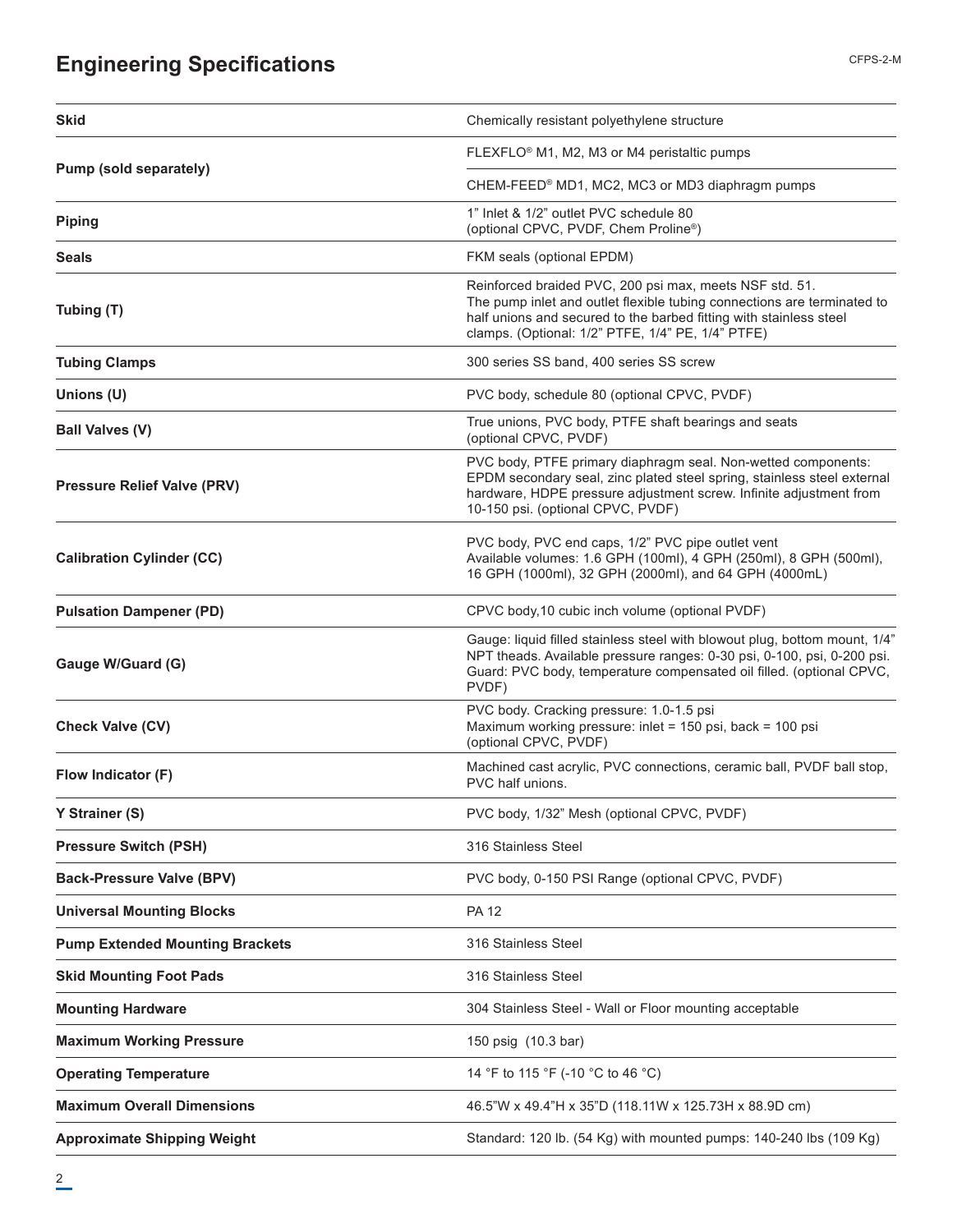# **Piping and Instrumentation Diagrams**



## **Dimensions**



| Dim          | Inch          | <b>cm</b> | Dim | Inch          | cm    |
|--------------|---------------|-----------|-----|---------------|-------|
| A            | 46.50" 118.11 |           | E.  | 49.50" 125.73 |       |
| в.           | 50.50" 128.27 |           |     | $F = 32.40"$  | 82.30 |
| $\mathbf{c}$ | 46.47" 118.04 |           | G.  | 35.00"        | 88.90 |
| D            | 45.37" 115.24 |           |     |               |       |